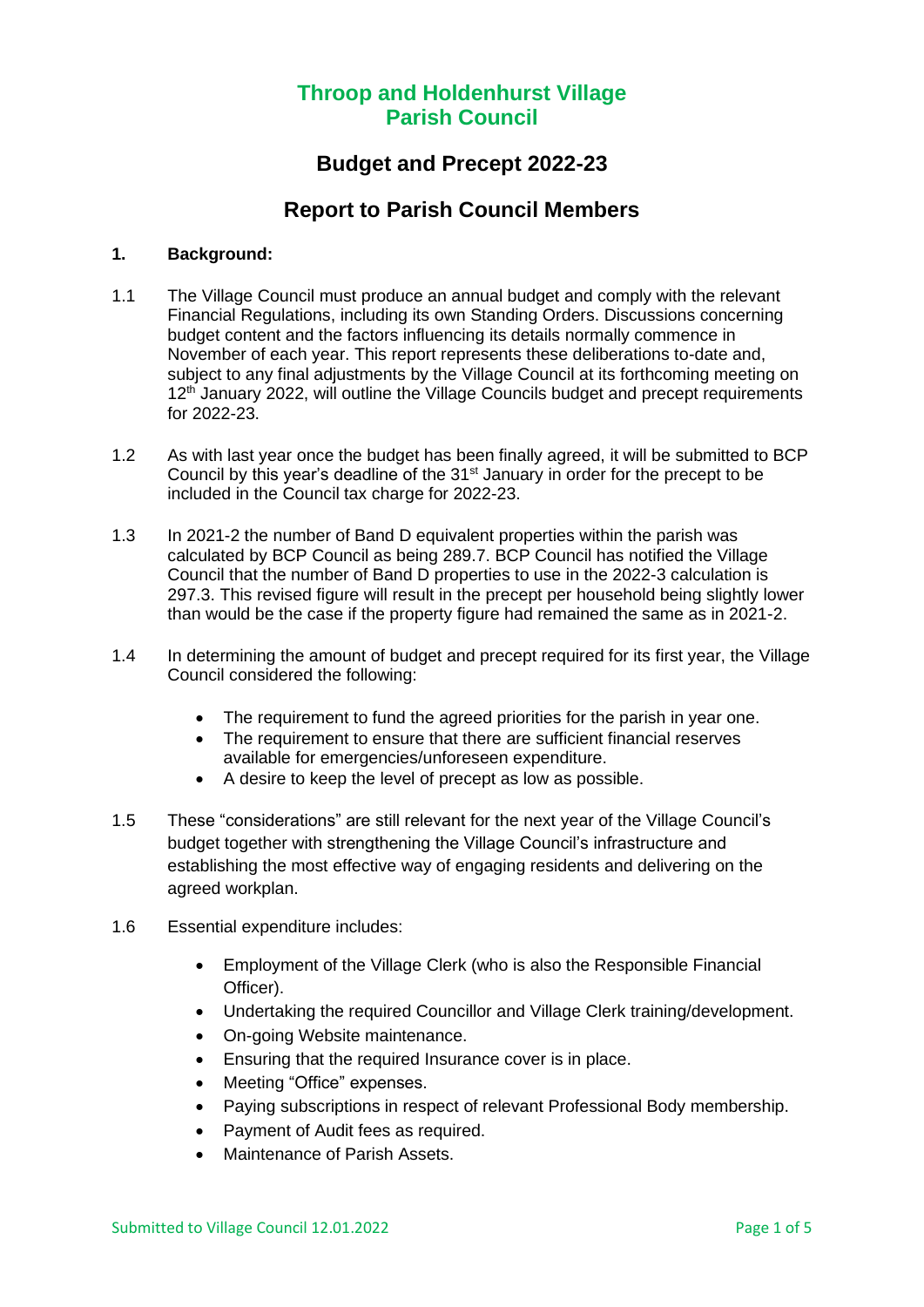- 1.7 Anticipated Expenditure identified in 2021-2
	- War memorial.
	- Queens jubilee trees.
	- Parish noticeboard for Holdenhurst Village.
	- Allotment maintenance and preliminary allotment lease arrangements.
	- Further Website Development .
- 1.8 Possible additional expenditure under consideration in 2022-3:
	- New Allotments Lease agreement.
	- Costs of additional methods of public communication/consultation.
	- On-going Clerk and Councillor training and development.
	- Identifying and supporting local projects/initiatives that help to encourage a sense of local community. Demonstrating "added value" to parish residents.
	- Commencing work in respect of the drafting of a Neighbourhood Development Plan (NDP)
	- Possible Parish Council elections fees/expenses

#### **2. Income and income generation:**

- 2.1 The Village Council's main source of income is from its precept. The amount of precept required is identified through the budgetary process. Once collected by BCP Council, it is anticipated that BCP Council will again transfer 50% of the collected amount in April/May and October respectively and upon the formal request of the Village Council (normally via the Village Clerk).
- 2.2 Once a lease agreement is in place with the Longbarrow Allotments Association an amount of rent will become payable to the council. The amount will depend upon the final agreement but is also influenced by a legislation concerning the level as well as the allocation of specific operational costs between the landlord (the Council) and the tenant. It is possible therefore that the amount will be "pepper-corn" rather than significant but it is difficult to estimate this until the lease is closer to being negotiated. The amount anticipated for income purposes at this stage in the Budget is £1,100.
- 2.3 Fundraising initiatives in respect of specific projects can be considered as well as raising funds through donations or perhaps even from "appropriate" business sponsorship. As a public authority the council will want to ensure that any such initiative is properly managed and monies accounted for in accordance with any regulatory/legislative requirement. At the present time there are no such arrangements in place.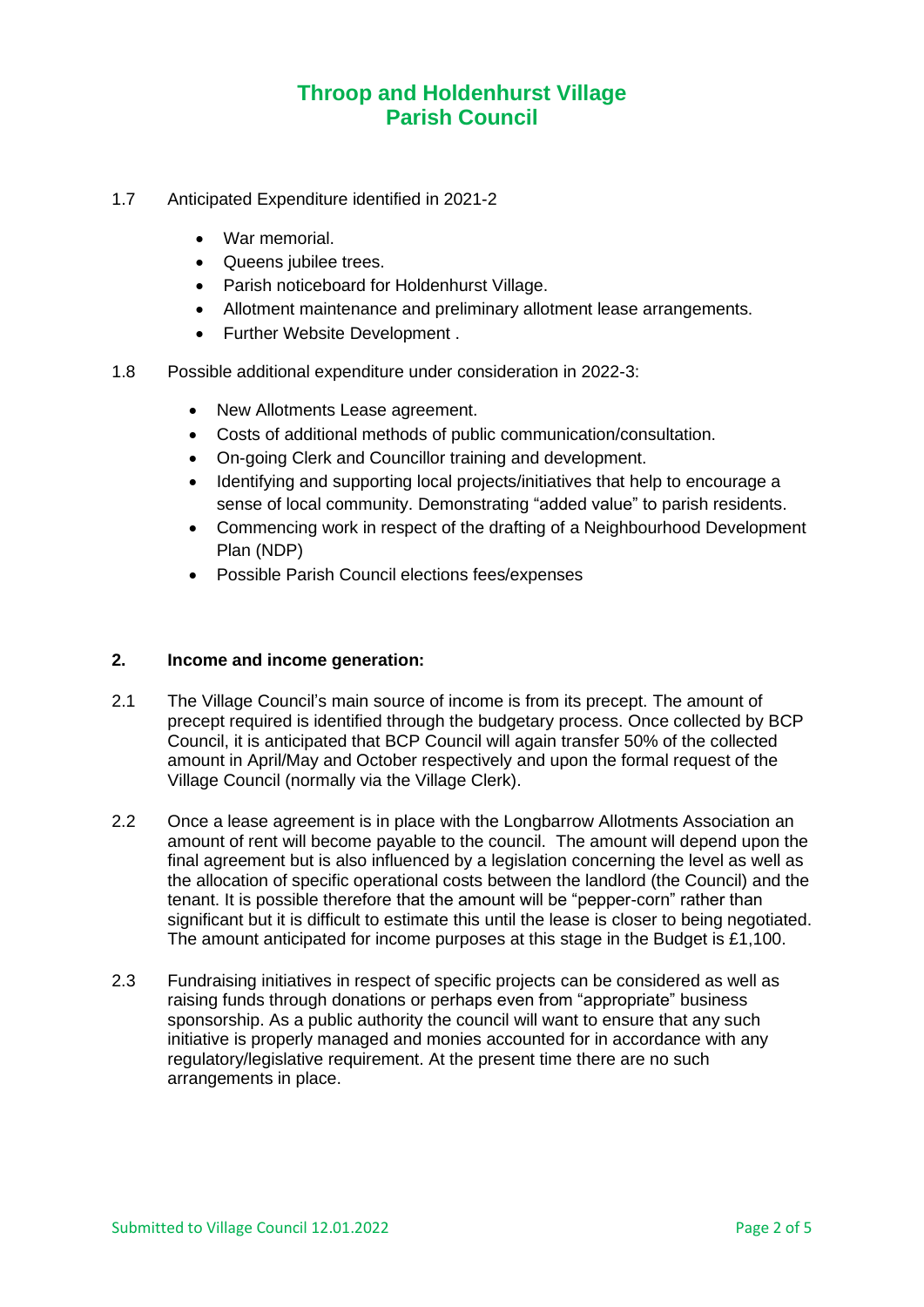#### **3. Reserves and Balances:**

- 3.1 The Local Government Finance Act 1992 (As Amended) requires local authorities to have regard to the level of reserves it would need to meet estimated future expenditure. The Chartered Institute of Public Finance and Accountancy describes the purpose of Reserve Funds as;
	- a working balance to help cushion the impact of uneven cash flows and avoid unnecessary temporary borrowing, and
	- a contingency to cushion the impact of unexpected events or emergencies.
- 3.2 There is no specification within regulations concerning the actual level of the reserve but understood "good practice" suggests having a General Reserve sufficient to cover between three and twelve months of a parish council's running costs.
- 3.3 Taking into account this advice together with factors such as the anticipated increase in inflation, a degree of economic uncertainty due to issues such as Brexit and of course, the Covid-19 Pandemic, it seems prudent to consider increasing the amount of budget allocated to reserves to an amount sufficient to cover a minimum of six months "running costs" in 2022-3.

#### **4. Recommendations:**

- 4.1 Consider and agree the Throop and Holdenhurst Village Council budget for 2022-23.
- 4.2 Agree that the required Precept for 2022-23 is set at £10,030 which equates to a household Band D charge of £33.74.
- 4.3 Note that the required precept has been reduced overall from 2021-22. (£90).
- 4.4 Note that due to the slight reduction in overall precept together with the increased "Band D'' property factor, the amount of "Band D" precept will reduce from the 2021-2 amount of £34.94 to £33.74 in 2022-3. A reduction of £1.20. (3.43%)
- 4.5 For the purposes of "essential running costs" an amount of approximately £6,680 annually has been identified. An allocation to Reserves in 2022-3 of £2,500 raises the Council's total Reserves to £3,250 overall (Equivalent to approximately 6 months running costs (para. 3.3 above).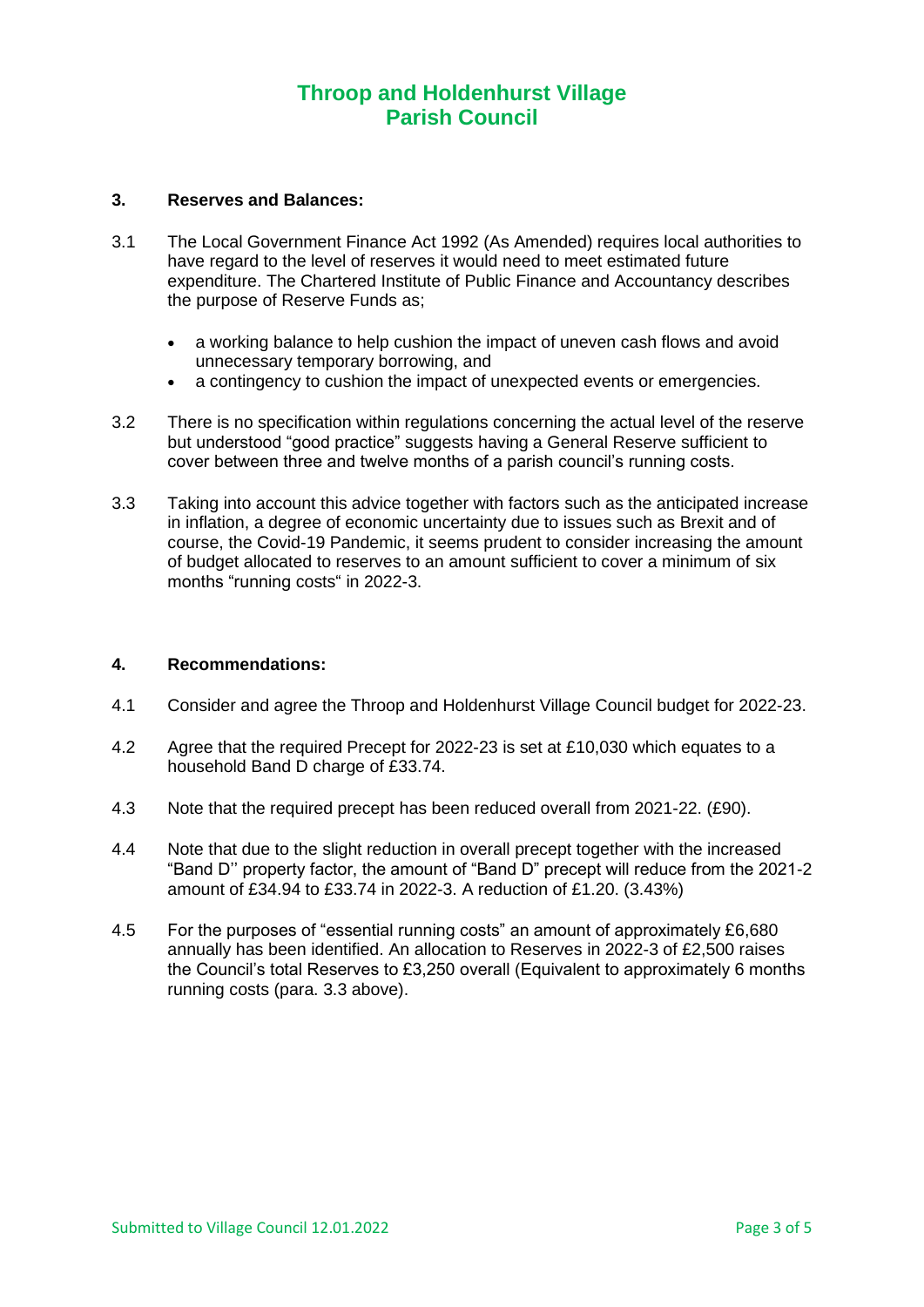### **Budget 2022-23**

### **APPENDIX A**

| Description:                                                                          | <u>Income:</u>            | <b>Expenditure</b> |
|---------------------------------------------------------------------------------------|---------------------------|--------------------|
| <u>Assets:</u>                                                                        |                           |                    |
| <b>Longbarrow Allotments</b><br><b>Bank balance</b><br>Notice Board (Throop donation) | 1,100.00<br>3,000.00<br>0 |                    |
| Expenditure:                                                                          |                           |                    |
| <b>Employee Costs:</b>                                                                |                           | <b>Budget:</b>     |
| Salary - P/T Clerk (Inc. on-cost & payroll provider)<br><b>Recruitment costs</b>      |                           | 3,600.00<br>100.00 |
| <b>Election Fees/expenses:</b>                                                        |                           |                    |
| <b>Council Vacancy</b>                                                                |                           | 500.00             |
| <b>Training &amp; Development:</b>                                                    |                           |                    |
| <b>Clerk</b><br>Councillors                                                           |                           | 200.00<br>800.00   |
| <b>Accommodation &amp; Office Costs:</b>                                              |                           |                    |
| <b>Building Hire (Holdenhurst Village Hall)</b>                                       |                           | 120.00             |
| Admin. (Stationery, Printing paper & ink, postage etc)                                |                           | 250.00             |
| Email accounts - Charges/rental costs                                                 |                           | 400.00             |
| <b>Travel expenses:</b>                                                               |                           |                    |
| Expenses (authorised attendance at events/training)                                   |                           | 100.00             |
| <b>Professional Body Subscriptions:</b>                                               |                           |                    |
| Dorset Association of Town & Parish Councils                                          |                           | 260.00             |
| Society of Local Council Clerks                                                       |                           | 200.00             |
| <b>Association of Local Council Clerks</b>                                            |                           | 0                  |